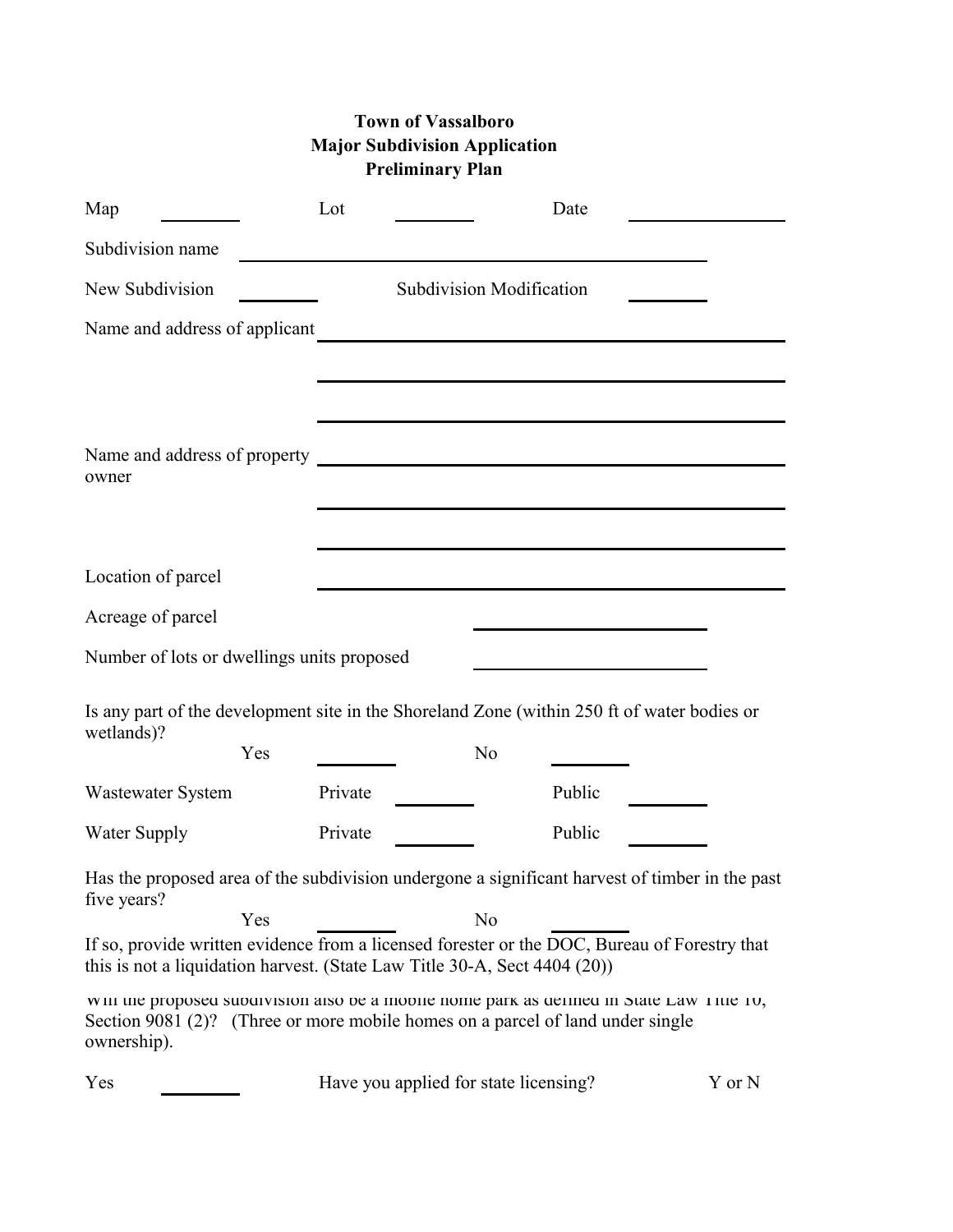No

The following additional information is needed for an application to be considered complete.

List of abutter names and addresses

Proper notification of abutters with registered return receipt mail a minimum of seven days prior to submittal

## **The following information should be included on the subdivision plan**

| Ordinance #    |                                                                                                                                                           |
|----------------|-----------------------------------------------------------------------------------------------------------------------------------------------------------|
| 1a             | Name of subdivision or identifying title                                                                                                                  |
| 1 <sub>b</sub> | Name of municipality                                                                                                                                      |
| 1 <sub>c</sub> | Assessors map and lot numbers                                                                                                                             |
| 3a             | Date plan was prepared                                                                                                                                    |
| 3 <sub>b</sub> | North arrow                                                                                                                                               |
| 3c             | Graphic plan scale                                                                                                                                        |
| $\overline{4}$ | Names and addresses of record owner, applicant, preparer of plan, and<br>abutting property owners                                                         |
| 5a             | A standard boundary survey including bearings and distances of all<br>boundaries made by a registered land surveyor                                       |
| 5b             | Appropriate monument type (granite, concrete, iron pin, or drilled hole<br>in ledge) indicated at each lot corner                                         |
| 8b             | A map showing all locations of proposed subsurface wastewater<br>disposal systems, test pits, and required fifty foot setback from lot<br>property lines. |
|                | V11 E2b On lots where the limiting solil factor $<$ 24 inches, a reserve disposal<br>area indicated on plan not to be built upon.                         |
|                | VII B2a, b Proposed locations of private and community well locations                                                                                     |
| 11             | Wetlands identified regardless of size                                                                                                                    |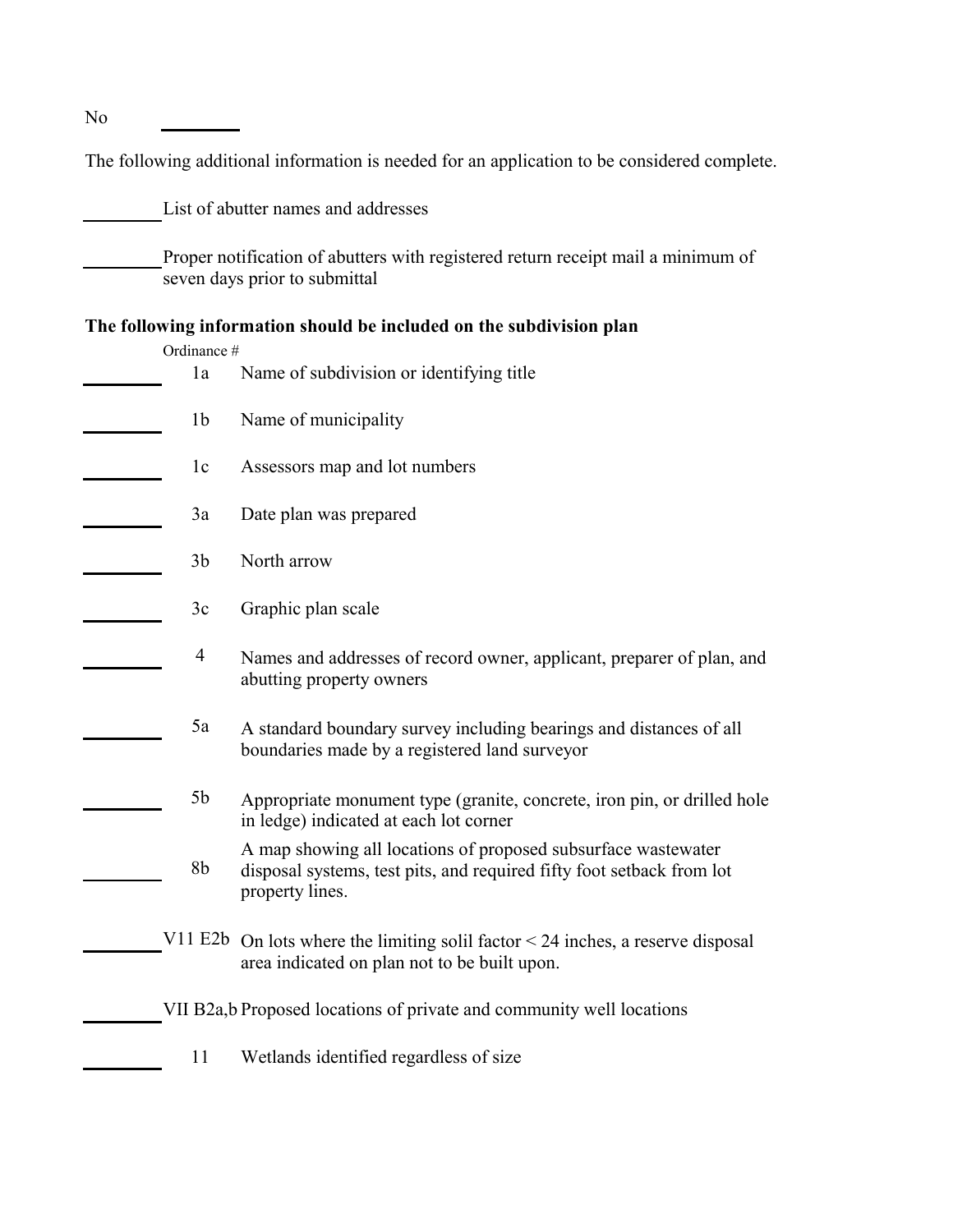| 12a             | Number of acres                                                                                                                                                                                                                                       |
|-----------------|-------------------------------------------------------------------------------------------------------------------------------------------------------------------------------------------------------------------------------------------------------|
| 12 <sub>b</sub> | Location of property lines                                                                                                                                                                                                                            |
| 12c             | Vegetative Cover                                                                                                                                                                                                                                      |
| 12d             | Existing Buildings and essential existing physical features                                                                                                                                                                                           |
| 12e             | Locations of all trees larger than 24 inches diameter four feet above the<br>ground                                                                                                                                                                   |
|                 | <b>Subdivision Plan (continued)</b>                                                                                                                                                                                                                   |
| Ordinance #     |                                                                                                                                                                                                                                                       |
| 12e             | Proposed building locations that meet all setback requirements of the<br>Building Permit Ordinance and the Subsurface Wastewater Disposal<br>Rules                                                                                                    |
| 13              | Location of rivers, stream, and brooks, lakes, and indication of lake<br>watershed                                                                                                                                                                    |
| 14              | Contour lines at 10 foot intervals                                                                                                                                                                                                                    |
| 15              | Location and size of existing and proposed sewers, water mains,<br>culverts, and drainage ways within subdivision and adjacent properties.                                                                                                            |
| 16a             | Location and names of existing streets and highways                                                                                                                                                                                                   |
| 16 <sub>b</sub> | Location of proposed easements, building lines, park, and other open<br>spaces on or adjacent to the subdivision                                                                                                                                      |
| 16<br>VII G     | Location of proposed open space areas including vegetative buffer<br>strips, and common use areas, high and moderate value wildlife areas,<br>protected historic places, protected ME Natural Areas, and shoreland<br>zone resource protection areas. |
| 17              | Location of proposed streets, public improvements, or open space                                                                                                                                                                                      |
| 18              | The proposed lot lines with approximate dimensions and lot areas                                                                                                                                                                                      |
| 19              | Location of land dedicated to public use.                                                                                                                                                                                                             |
| 18              | Location of boundaries of 100 year flood plain, if applicable.                                                                                                                                                                                        |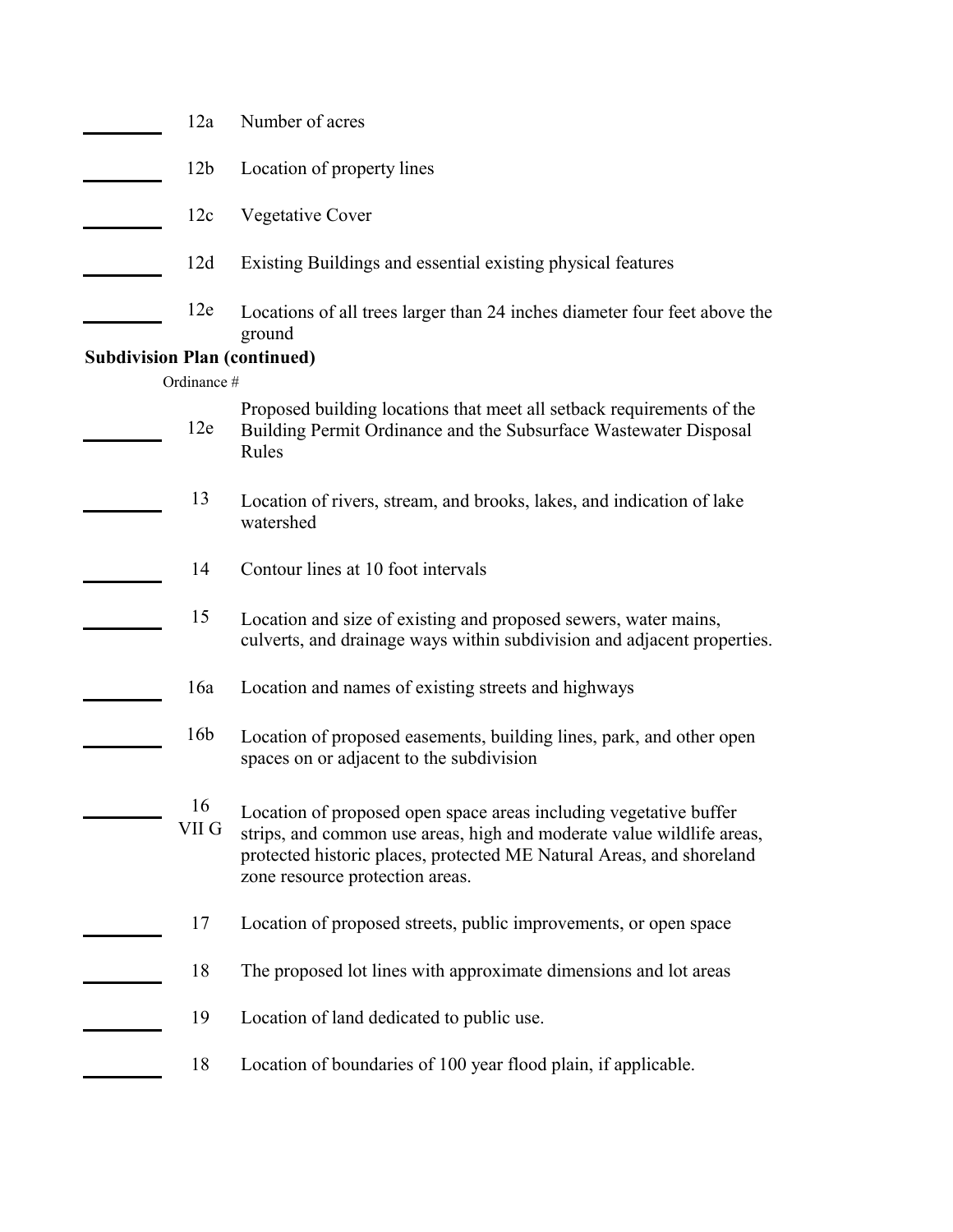Location of shoreland zones, if applicable

## **Other Required Information**

| Ordinance #    |                                                                                                                                                                                                                                    |
|----------------|------------------------------------------------------------------------------------------------------------------------------------------------------------------------------------------------------------------------------------|
| 2              | Verification of title, right and interest to the property                                                                                                                                                                          |
| 6              | Copy of most recently recorded deed, deed restrictions, easements, right<br>of ways, or other encumbrances affecting the property                                                                                                  |
| 7              | Copy of deed restrictions intended to cover all lots and dwellings                                                                                                                                                                 |
| 8a             | When sewage disposal is to a public sewer, a letter from the Sanitary<br>District confirming that there is adequate capacity to accept the<br>subdivision wastewater.                                                              |
| 8b             | When sewage disposal is to private subsurface systems, a copy of HHE-<br>200's for each lot.                                                                                                                                       |
| 9a             | If water supply is private, evidence of adequate groundwater supply and<br>quality shall be submitted by a hydrologist familiar with the area                                                                                      |
| Ordinance #    |                                                                                                                                                                                                                                    |
| 9 <sub>b</sub> | If water supply is public, a letter from the Kennebec Water District<br>confirming adequate supply, pressure and approval of extensions                                                                                            |
| 10             | An 11 X 17 reference map such as a tax map with existing structures<br>located on it. The map should contain surrounding properties and the<br>property as it present exists. Land uses on adjacent sites should be<br>identified. |
| 11             | A high intensity soils survey by a Certified Soils Scientist                                                                                                                                                                       |
| 17             | Evidence that road will be maintained by the developer or subdivision<br>owners or a Road Association                                                                                                                              |
| 17             | A legal agreement indicating how road infrastructure will be maintained.                                                                                                                                                           |
| 19             | Written offers to convey open space to Town or how open space will be<br>maintained by developer or land owners                                                                                                                    |
| 22             | Hydrologic assessment by certified geologist or P.E. for subdivisions                                                                                                                                                              |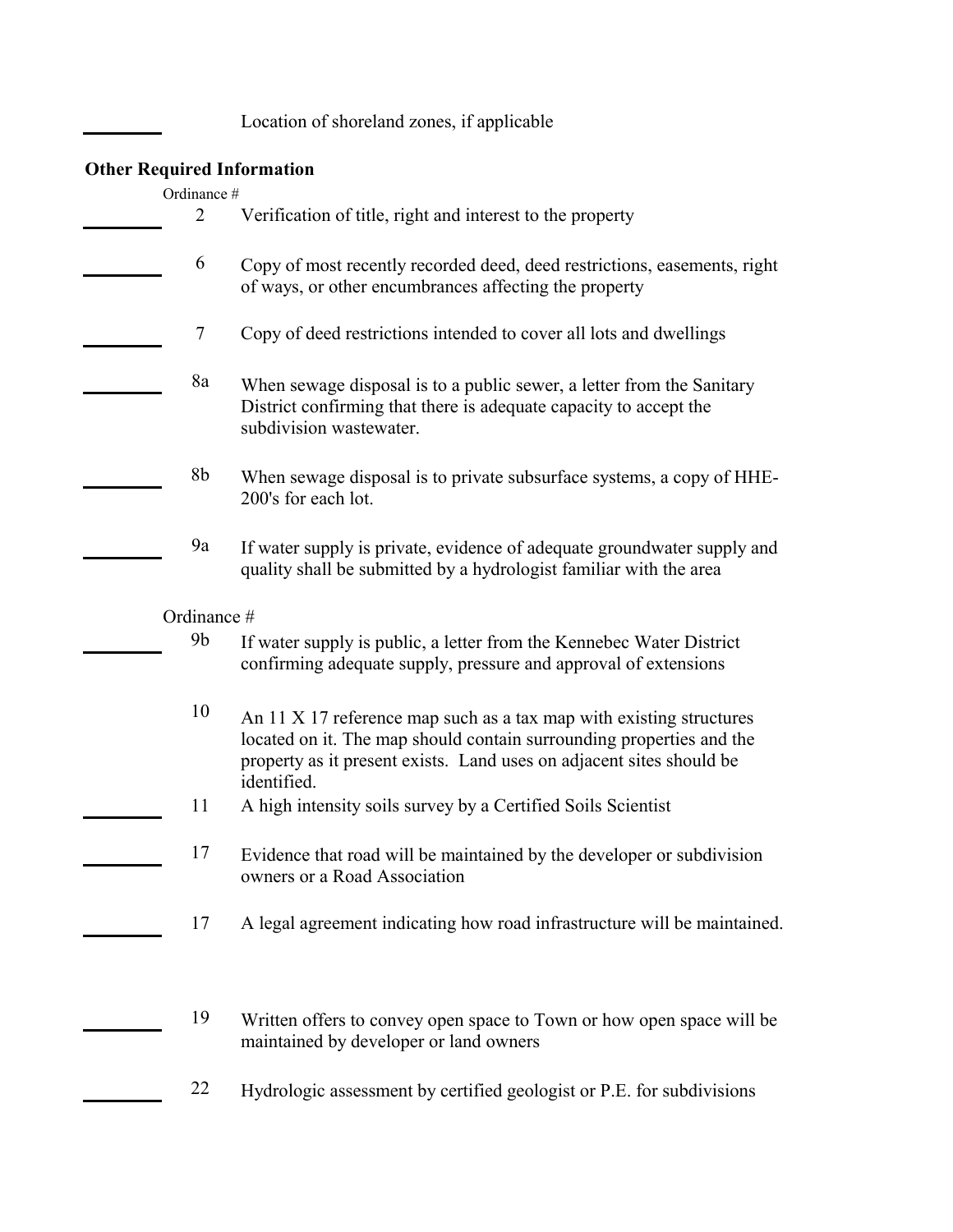|             | located over a sand and gravel aquifer and served by private sewers                                                                                                                       |
|-------------|-------------------------------------------------------------------------------------------------------------------------------------------------------------------------------------------|
| 23          | Provide an estimate of the amount and type of vehicular traffic to be<br>generated on a daily basis and at peak hours.                                                                    |
| 30          | Erosion and Sediment Control Plan consistent with ME Erosion and<br>Sediment Control Handbook (ME DEP Mar 1991)                                                                           |
| 31          | Stormwater Management Plan<br>Note: May only be waived by Board if all of the following criteria are m<br>a Not in watershed of great pond                                                |
| Waived      | b Will not involve grading which changes drainage patterns<br>c Addition of impervious surfaces < 5% of subdivision area                                                                  |
| 26          | Letter from IF&W confirming or denying locations of high and<br>moderate value wildlife areas                                                                                             |
| 26          | Letter from ME Natural Areas Program confirming or denying locations<br>of such designated areas                                                                                          |
| 27          | A plan for the location and dimensions of vegetative buffer strips                                                                                                                        |
| 28          | Letter from National Register of Historic Places confirming or denying<br>areas of historic significance                                                                                  |
| 25          | For subdivisions involving 40 or more parking spaces or projected to<br>generate more than 400 vehicle trips per day, a traffic impact analysis by<br>a registered Professional Engineer. |
| 29          | Location and method for disposal of land clearing and construction debri-                                                                                                                 |
| Ordinance # |                                                                                                                                                                                           |
| 24          | ME DOT driveway entrance permit, if applicable.                                                                                                                                           |
| 27          | Letter from Fire Chief and Town Manager indicating their review and<br>approval                                                                                                           |

Applicants are encouraged to seek input from the Board for addressing the Performance Standards in the Final Plan approval.